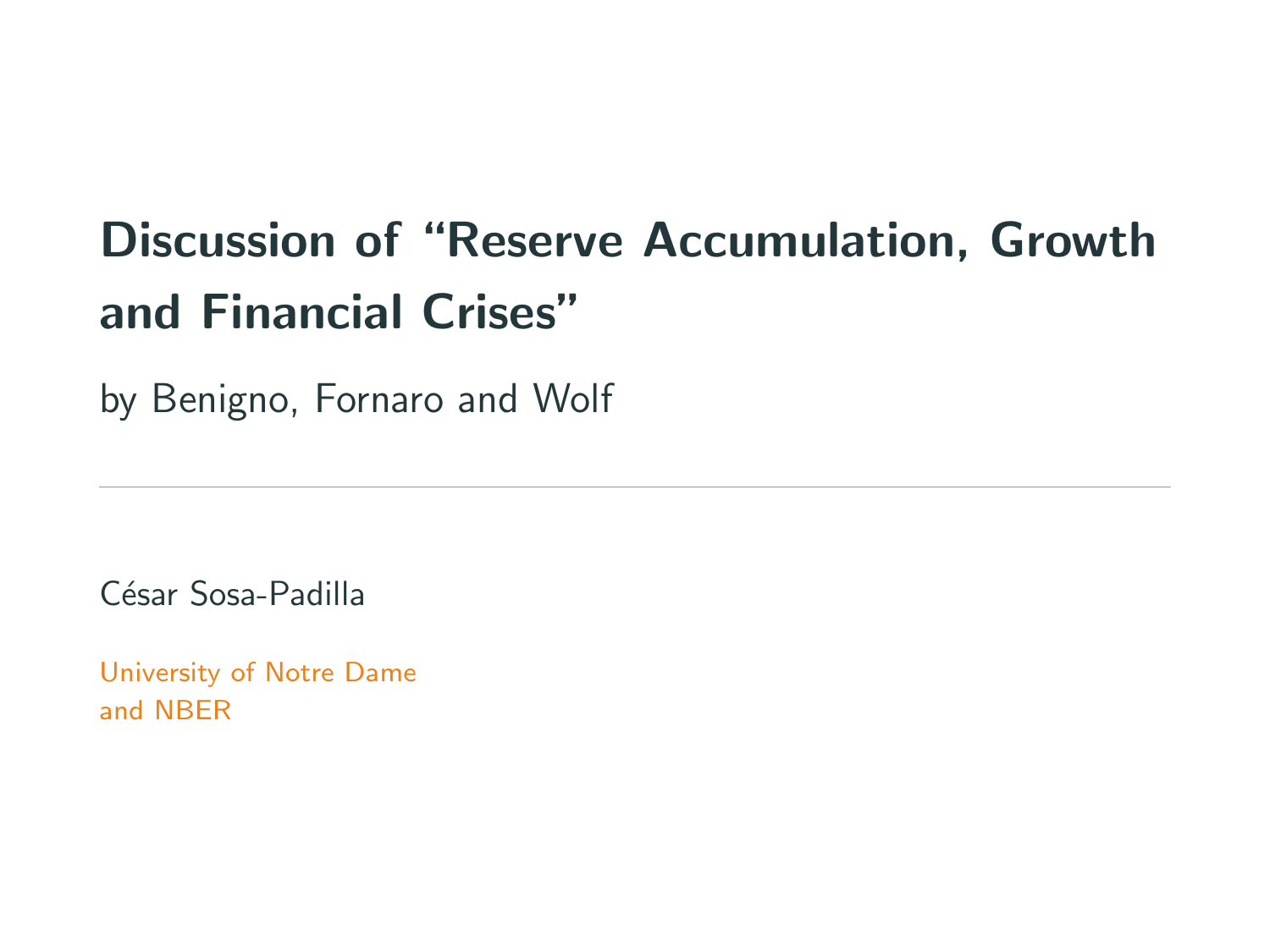# <span id="page-1-0"></span>[Summary of the paper](#page-1-0)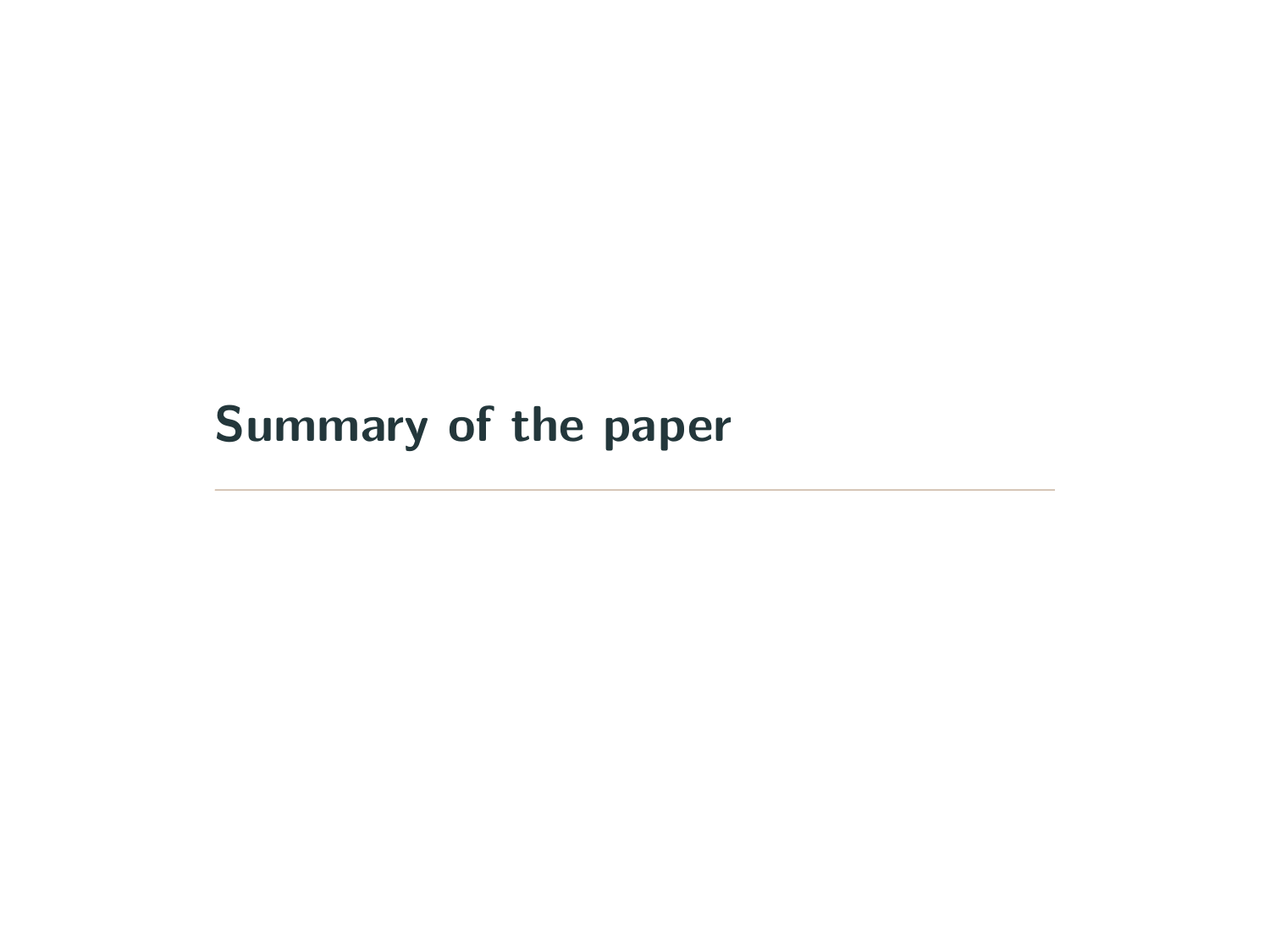### Motivating evidence and goal

- 1. Notable increase in FX reserves by EMEs
	- Crucial to understand the direction of capital flows
- 2. Negative corr. btw growth and net capital flows
	- Driven by official reserves
- 3. Positive corr. btw growth and reserve accumulation

Provide a framework to jointly explain behavior of private and public capital flows in fast growing EMEs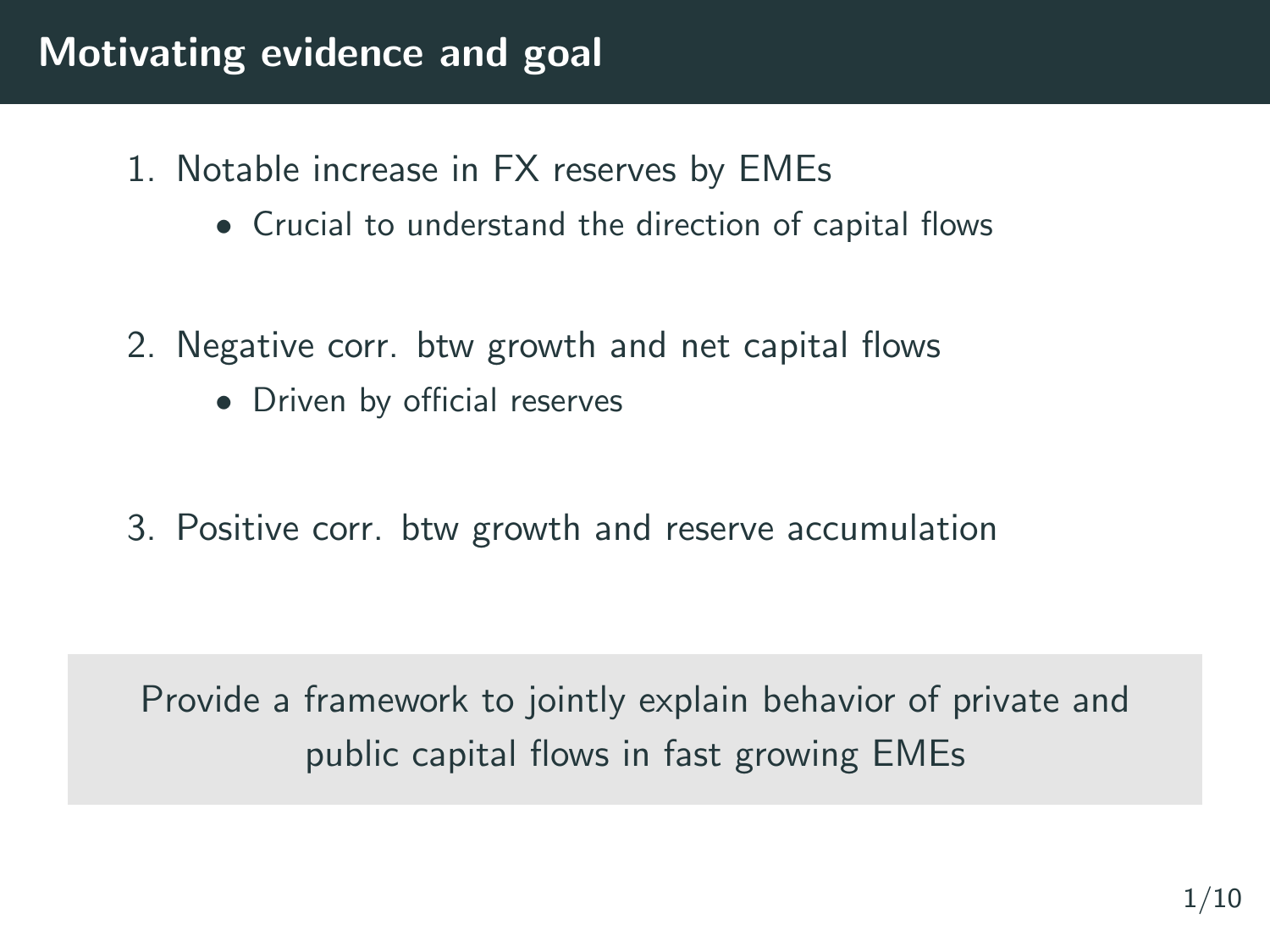#### Key elements

T-NT SOE model. Three key elements/frictions:

1. Knowledge  $(X)$  is accumulated by importing  $(M)$ 

$$
X_{t+1} = \psi X_t + M_t^{\xi} X_t^{1-\xi}
$$

- Firms do not internalize this
- 2. Financial frictions and risk of sudden stops
	- Need for loans to finance  $M$  (WK loans)
	- Lack of commitment  $\rightarrow$  borrowing constraint
	- Sudden stops tighten this constraint
- 3. Official reserves and private debt are imperfect substitutes

Reserve accumulation matters for **both**: growth and liquidity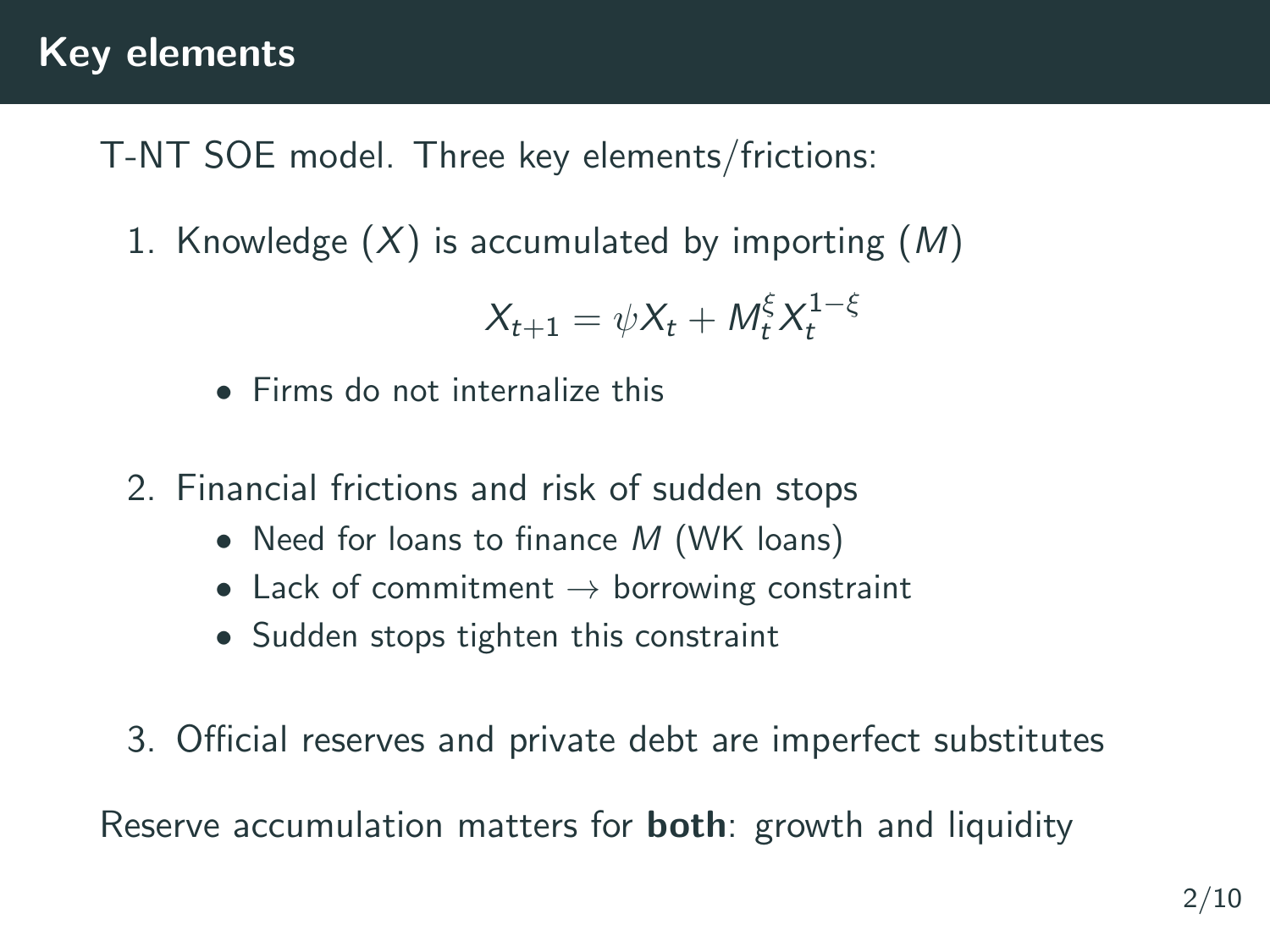#### Borrowing constraint, SS and the use of reserves

$$
\phi P^{M} M_{t} - D_{t} - R B_{t} \leq \kappa_{t} X_{t}
$$

- $D_t$ : liquidity injection policy (w/ reserves).  $\kappa \in \{\kappa_L, \kappa_H\}$ .
- $B_t$ : private bonds

$$
\underbrace{\phi P^M M_t - D_t}_{\text{WK loan}} \le \kappa_t X_t + R B_t
$$

- When  $\kappa = \kappa_L \rightarrow$  sudden stop. Gov. can step in and use  $D_t$  to soften the hit.
- Helps  $w/$  crisis today and with knowledge accumulation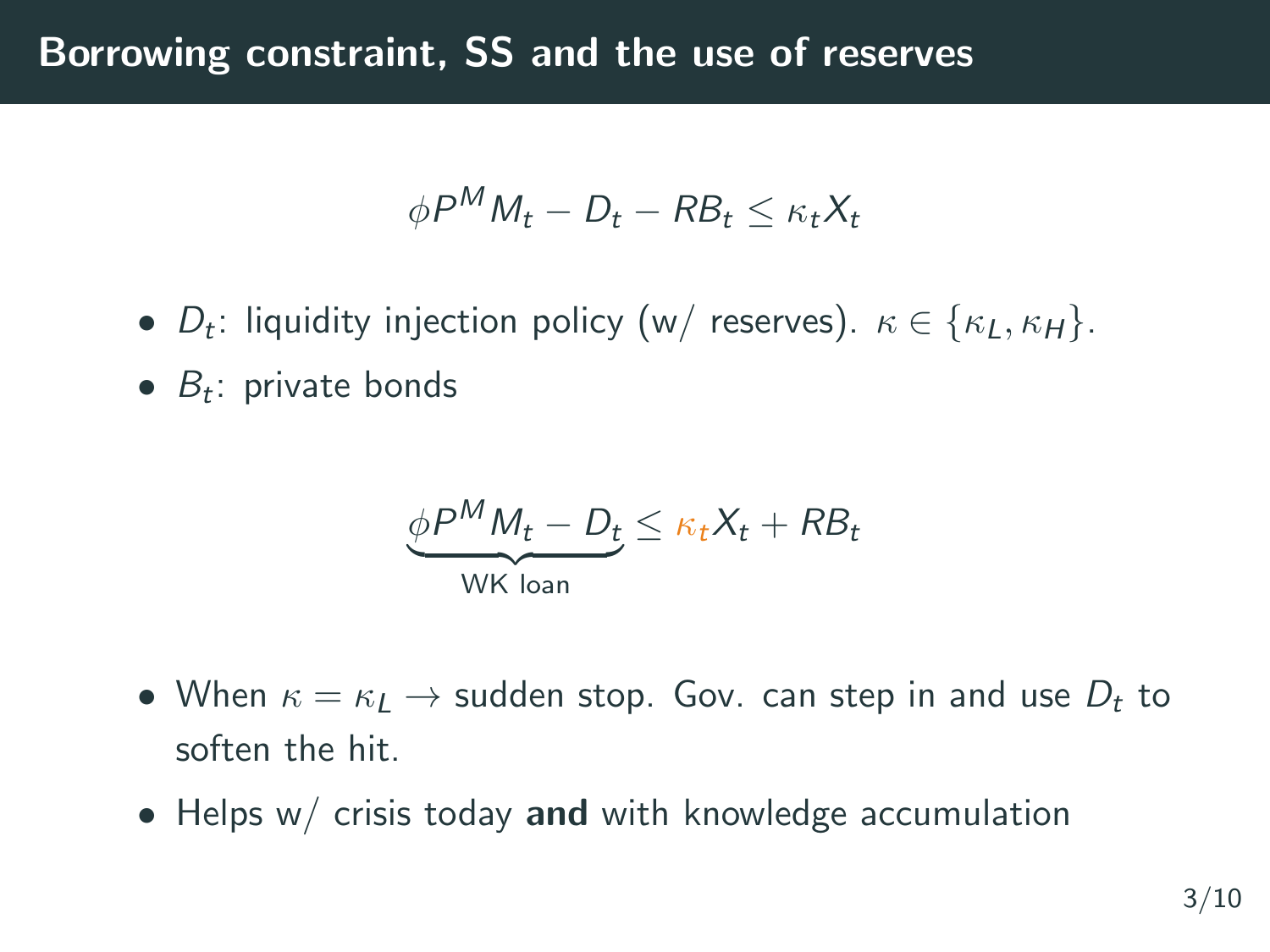- In tranquil times: FX build up (to be used in SS)
- But also has an effect on growth **during** tranquil times
	- $\bullet\,$  FX accum. takes trad. resources away from priv. sector  $(\downarrow C^{\mathsf{T}})$
	- This decreases RER  $\rightarrow$  more resources allocated to T sector
	- $\uparrow M \rightarrow \uparrow X \rightarrow \uparrow$ growth
- Highlights the use of FX as a second-best tool to stimulate growth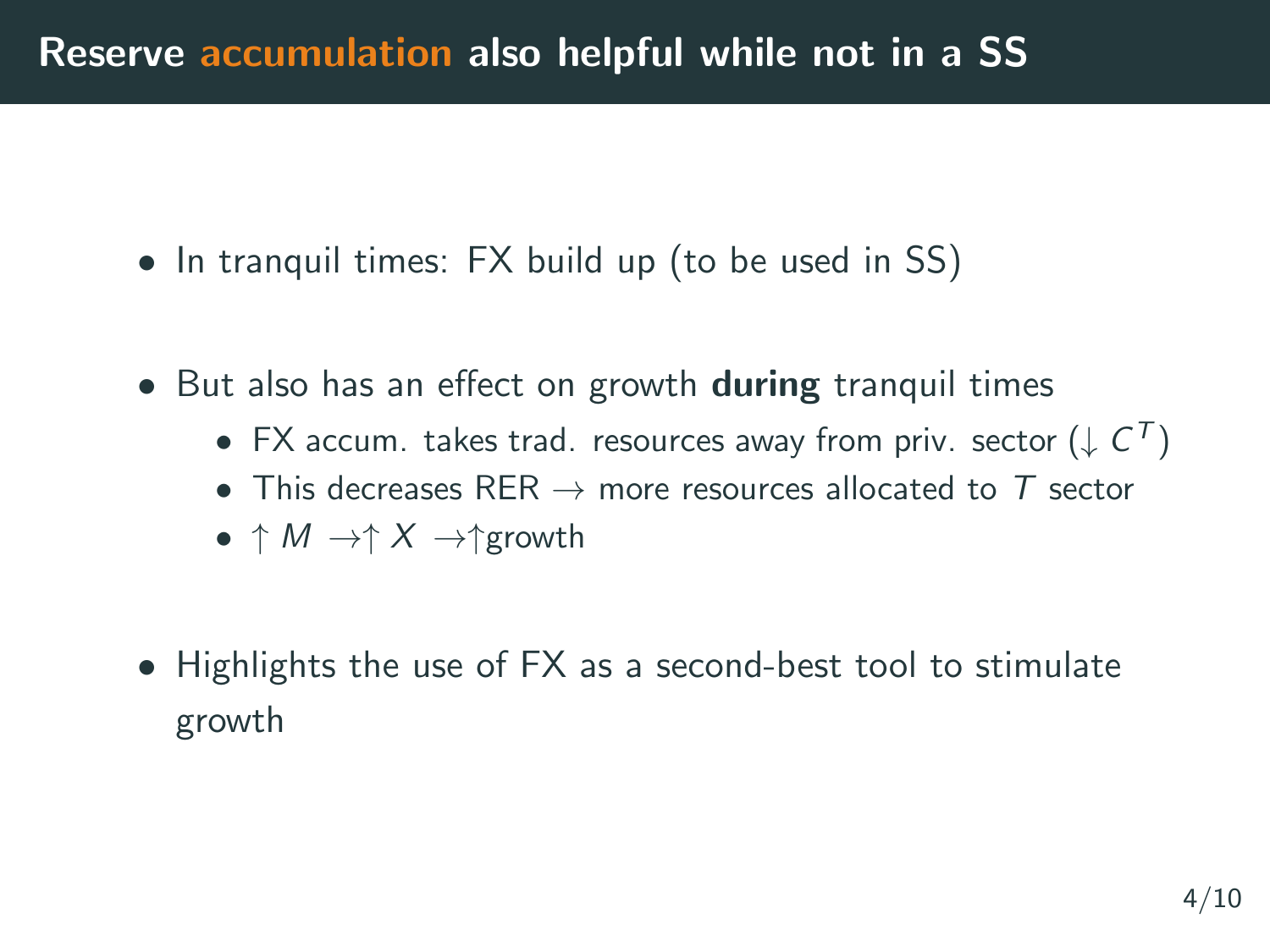## Findings

- Planner's solution features zero reserves.
	- Even if reserves are still useful for liquidity
	- Everything can be done with  $B$  and a subsidy on  $M$
	- Implementing this subsidy is *politically unfeasible*
	- Use of reserves as second-best instrument
- Ex-ante optimal reserve mgmt 'rule' (numerical exercise)
	- Fast accumulation of reserves
	- Higher growth and larger CA surplus than no-intervention eqm
- Significant welfare gains ( $\approx 1\%$ )
	- Bulk of it when reserves help stabilize output (consistent  $w/$ findings in Bianchi and Sosa-Padilla 2020)
	- ... but still positive in case it cannot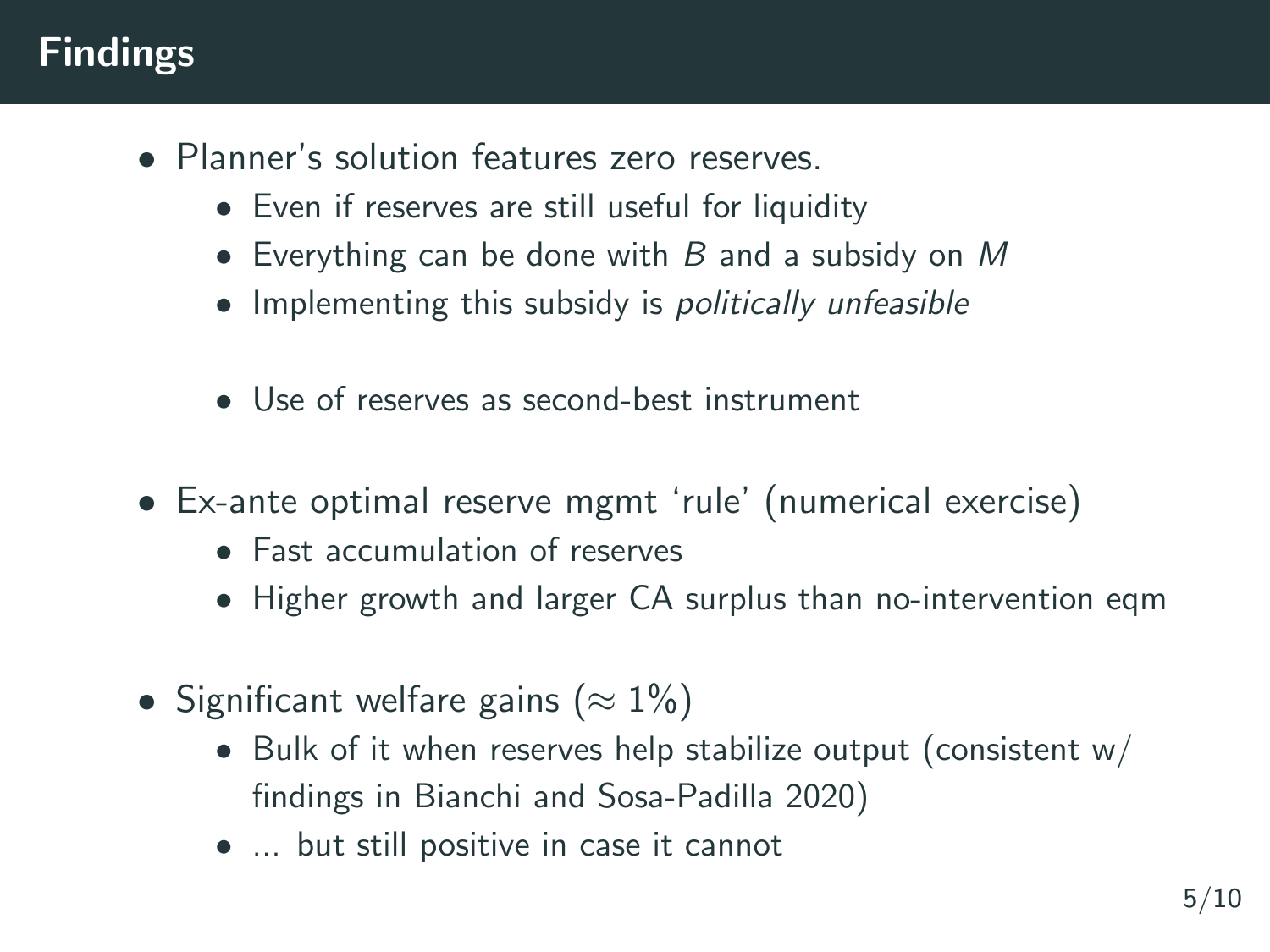# <span id="page-7-0"></span>[My Comments](#page-7-0)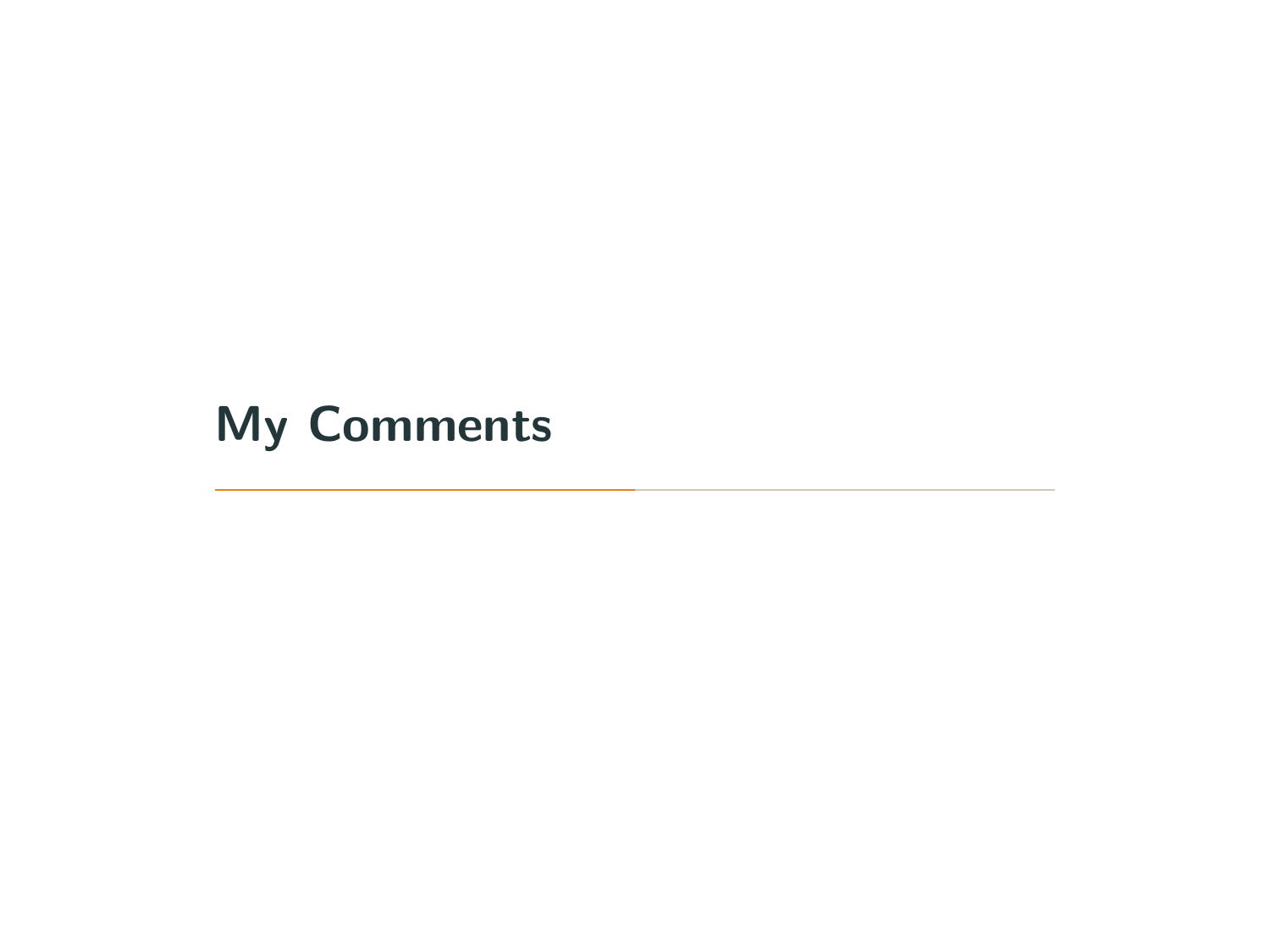Punchline: Neat angle on reserve accumulation. I like it.

#### Specific comments:

- 1. Financing the reserve accumulation
- 2. Numerical results and robustness
- 3. Assorted thoughts and comments
- 4. Other small comments  $\rightarrow$  email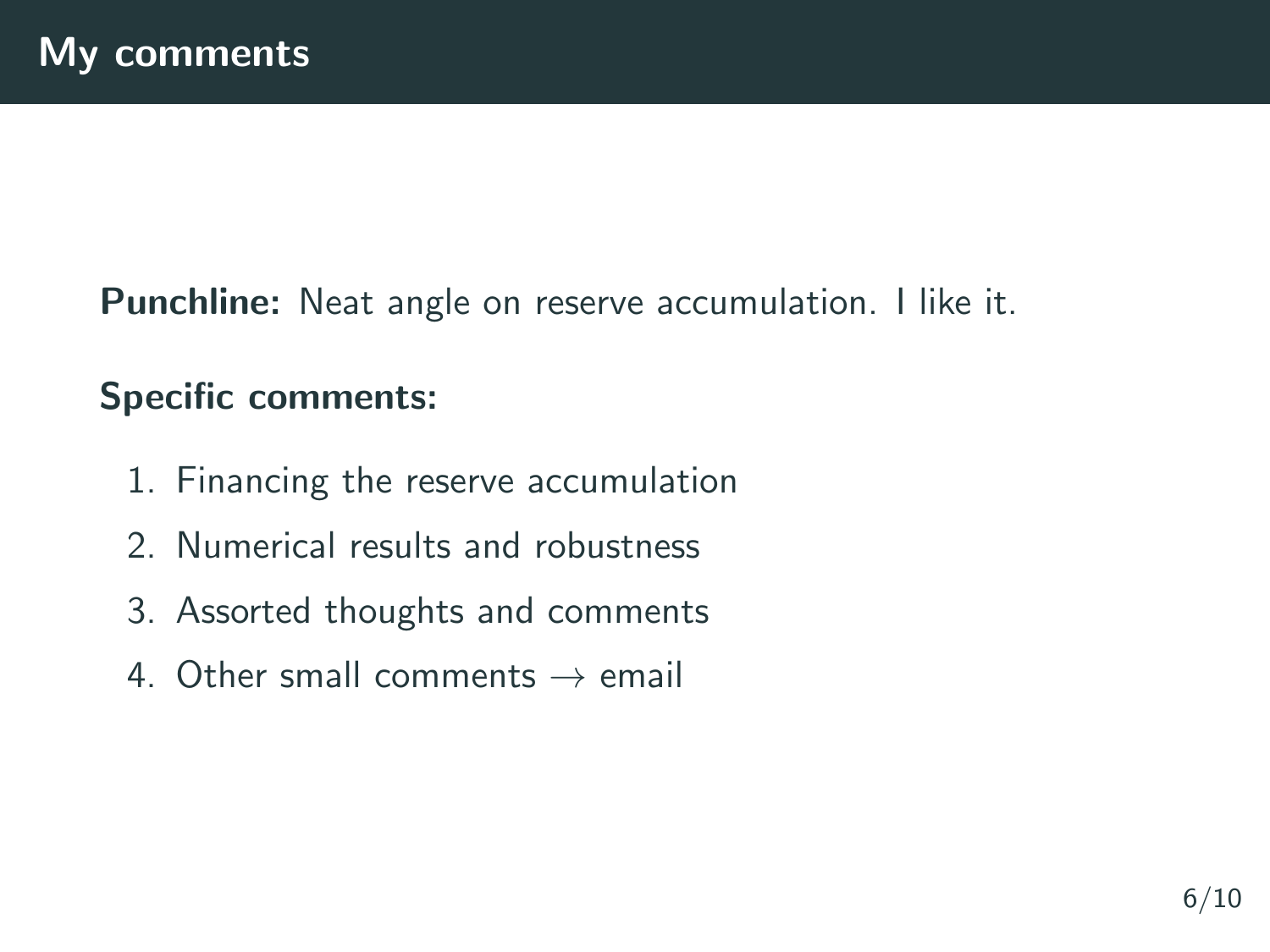### Financing reserve accumulation

- This paper: reserves financed w/ lump sum taxes (tradable)
- Data: reserves financed with external liabilities, domestic (remunerated) liab. and money
- Sosa-Padilla and Sturzenegger (2021) how we finance reserves matters:
	- We focus on the effect on sov. spreads
	- Using domestic liab. reduces the spread
- Slightly richer model where sov. spread matters for the WK loans: financing of reserves non-trivial.
- For this paper: robustness to having distortionary financing.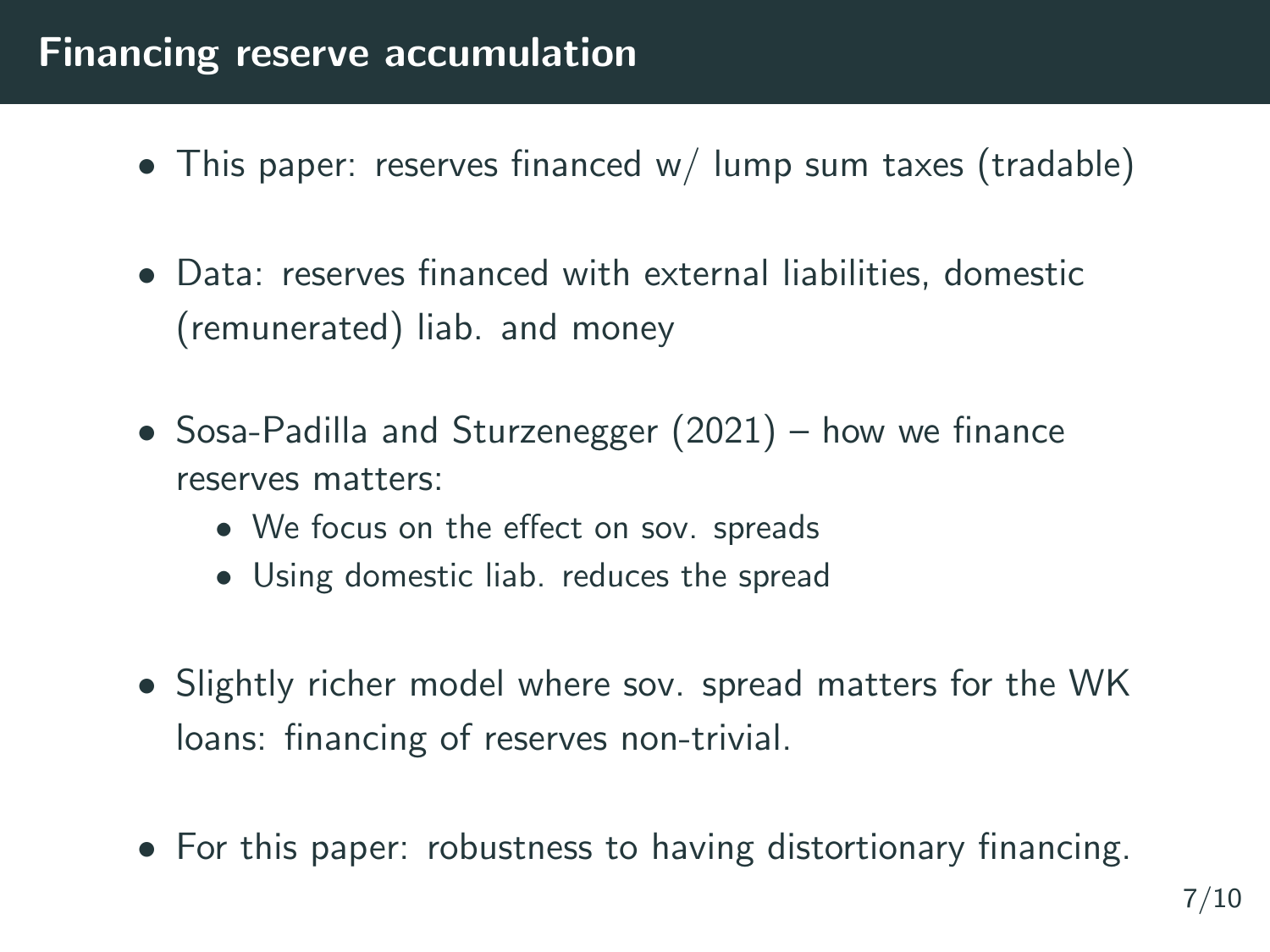- Mixed feelings
	- On the one hand: "The model is too simple to lend itself to a careful calibration exercise"
	- On the other hand: want to take welfare numbers seriously "We find that welfare gains of reserve policy are significant"
- I encourage the authors to go for it!
- One way forward: robustness to varying key parameters.
- Could bound the results:
	- Within reasonable parameter space: look for worst-case scenario
	- Does the main result survive?
	- It's also informative to know where it 'breaks down'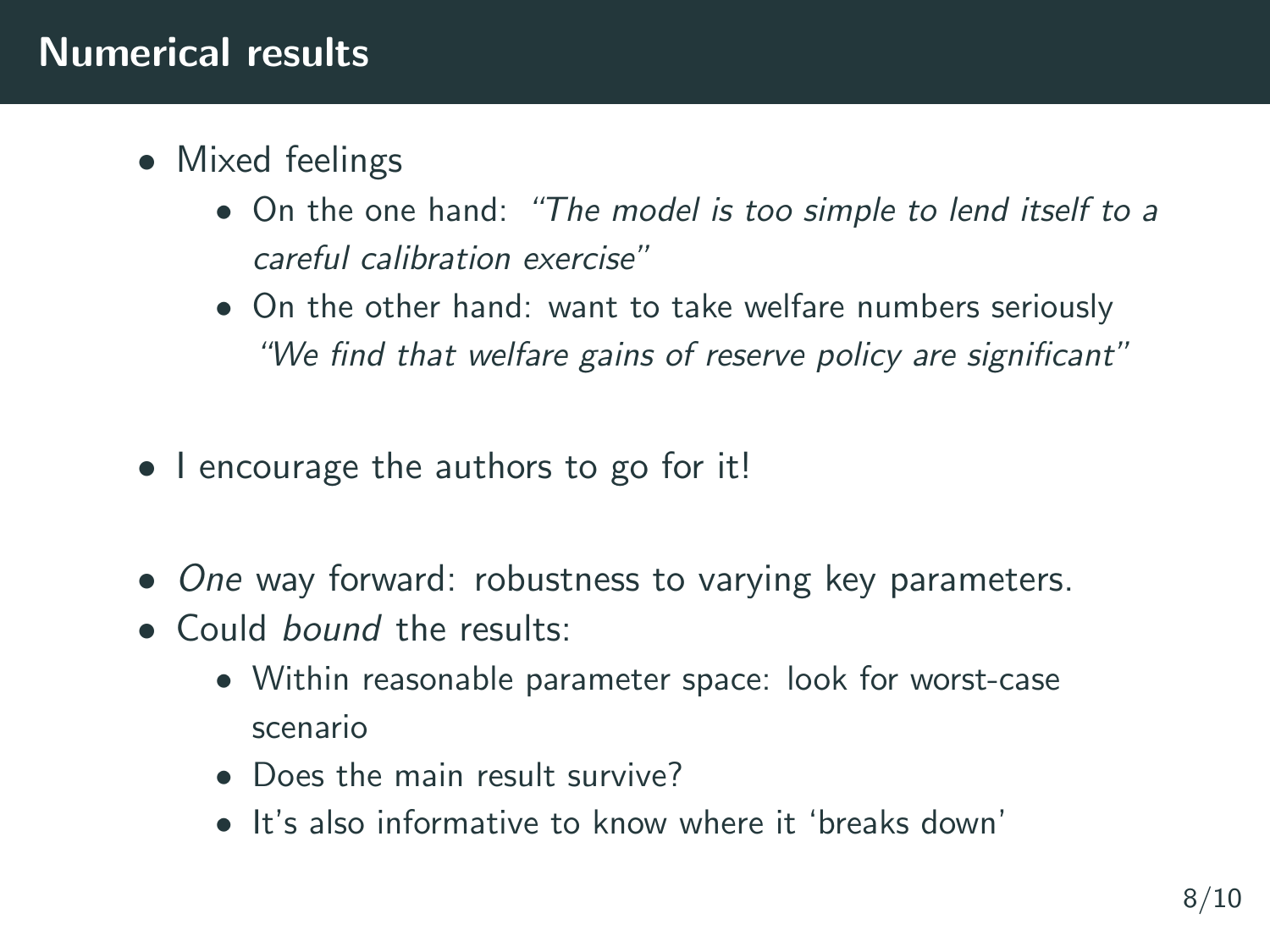- 1. Fin. liberalization exercise:
	- Can replicate corr $(\hat{y}, CA) > 0$
	- But data is not exclusively from liberalization episodes
	- i. Convince reader this is not a problem
	- ii. What about a simple transitional dynamics exercise?
- 2. Your model predicts  $CA > 0$ . But your data has 55/66 countries w/  $CA < 0$ . Should we worry about this?
- 3. I am not a big fan of the 'Aid' section
	- Comes a bit 'out of the blue"
	- Most of the paper:  $FX \geq 0$  and  $B^g = 0$
	- Here:  $FX = 0$  and  $B^g \leq 0$